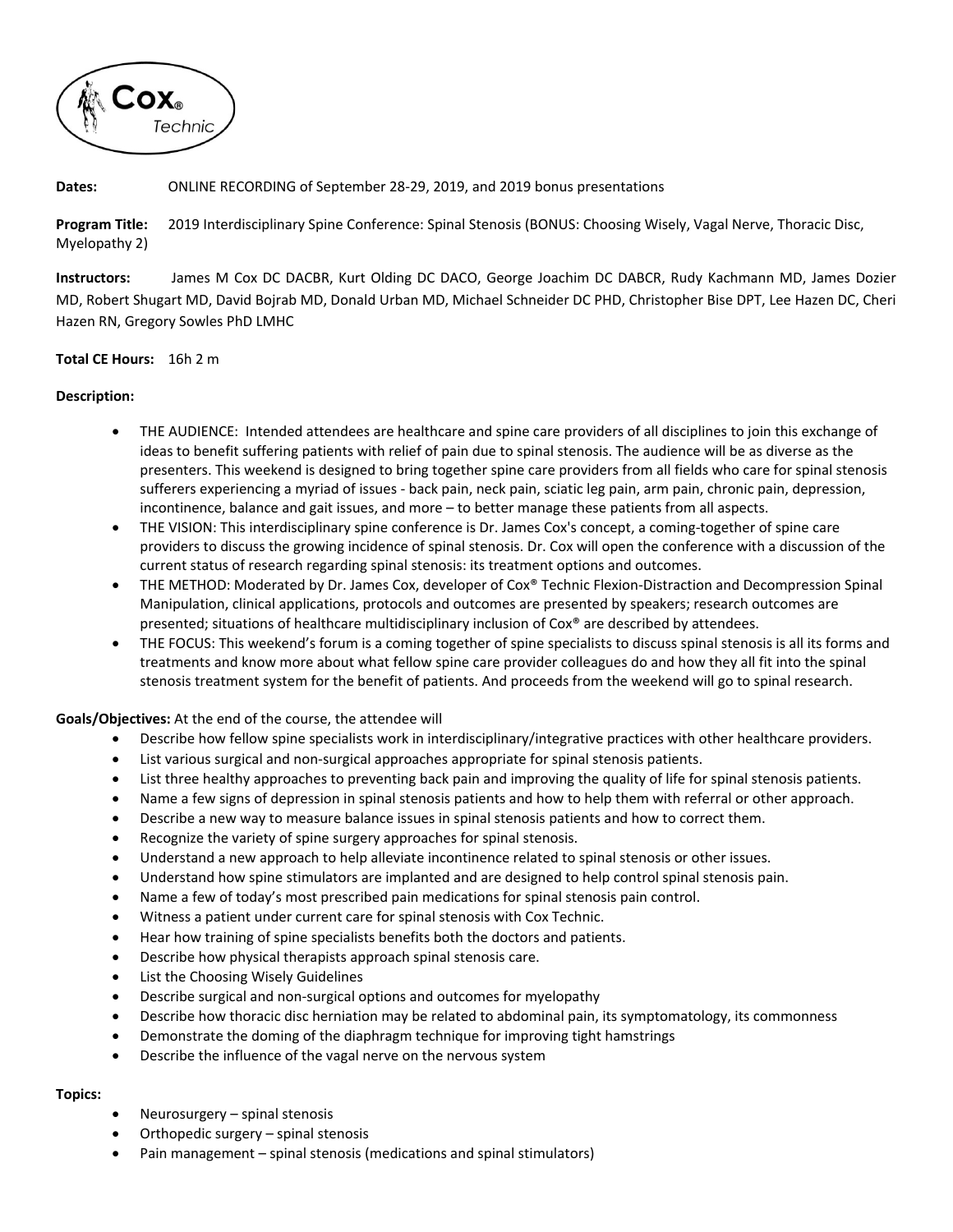- Incontinence related to spinal stenosis
- Depression related to spinal stenosis
- Physical therapy
- Research and training collaboration among professions
- Balance issues with spinal stenosis
- Chiropractic care of spinal stenosis with Cox® Technic
- Healthy lifestyle changes for spinal stenosis sufferers
- Care of Spinal Stenosis in an Integrative Practice health coaches, chiropractors, medical doctors, etc.
- Patient case presentations spinal stenosis
- Choosing Wisely & Cox Technic
- Myelopathy Part 2
- **•** Thoracic Disc Herniation
- Vagal Anti‐Inflammatory Reflex And Doming of the Diaphragm

# **Outline:**

| <b>CE hours</b> | <b>Topic</b>                                                                            | Instructor     |
|-----------------|-----------------------------------------------------------------------------------------|----------------|
| 1 $h$ 17 $m$    | Spinal Stenosis Today                                                                   | Cox            |
|                 | Current statistics on incidence and costs of spinal stenosis                            |                |
|                 | Current approaches and complications of stenosis in the clinical setting<br>$\bullet$   |                |
|                 | <b>Orthopedic Surgery for Spinal Stenosis</b>                                           | Shugart        |
|                 | Orthopedic surgical options, procedures, risks, and outcomes<br>$\bullet$               |                |
|                 | Signs of healing and complications<br>$\bullet$                                         |                |
| 1h3m            | New Success in Treating Incontinence                                                    | Urban          |
|                 | Symptomatology related to spinal stenosis that affects urological                       |                |
|                 | function: how and why                                                                   |                |
|                 | Current approaches including a stimulator to help relieve incontinence<br>$\bullet$     |                |
|                 | Case Reports: Spinal Stenosis                                                           | Albano         |
|                 | history, exam, imaging studies, diagnosis, treatment, outcomes<br>$\bullet$             |                |
|                 | 71 year old woman with chronic upper and low back pain<br>٠                             |                |
|                 | 87 year old woman low back pain and radiculopathy<br>$\bullet$                          |                |
|                 | Dentist - neck pain - followed 3 years<br>$\bullet$                                     |                |
|                 | 10 year case - NSAIDs to opiates to chiropractic<br>$\bullet$                           |                |
|                 | 40 year old male - incontinence to ER (Canada), numbness<br>$\bullet$                   |                |
| 1h 21m          | Case Reports: Spinal Stenosis                                                           |                |
|                 | history, exam, imaging studies, diagnosis, treatment, outcomes                          |                |
|                 | 71 year old male - National Track and Field athlete - bilateral leg pain                | Heidt          |
|                 | 68 year old female - bilateral low back and leg pain                                    | Keyes          |
|                 | Pain Management/Spinal Implants                                                         | Bojrab         |
|                 | Pharmacological pain medication options: risks, benefits                                |                |
|                 | Spinal Implants for pain control: options, risks, benefits                              |                |
| 1h 12m          | The Stenosis Patient                                                                    | Cox            |
|                 | Current statistics on incidence and symptomatology of spinal stenosis                   |                |
|                 | A Spinal Stenosis Patient Under Care                                                    | Joachim        |
|                 | A local stenosis patient: history, exam findings, imaging, diagnosis,<br>$\bullet$      |                |
|                 | treatment plan, current care and progress                                               |                |
|                 | Female with low back pain leg pain<br>$\bullet$                                         |                |
|                 | Demonstration of treatment with Cox Technic and of exercises<br>$\bullet$               |                |
| 1h 31m          | Interdisciplinary Research/Learning/Treating                                            | Schneider/Bise |
|                 | Benefits of collaboration - researchers, healthcare providers, instructors<br>$\bullet$ |                |
|                 | of future healthcare providers - for back pain management as                            |                |
|                 | exemplified at the University of Pittsburgh School of Health and                        |                |
|                 | Rehabilitation Sciences are defined as well as how this enhances spinal                 |                |
|                 | stenosis patient care and professional collegiality                                     |                |
|                 | Demonstration of lumbar spine physical exam tests<br>$\bullet$                          |                |
|                 | Demonstration of rehab exercises                                                        |                |
| 1h 28m          | Depression in Chronic Pain Patients                                                     | Sowles         |
|                 | Variety of questionnaires to gauge patient mental/emotional status                      |                |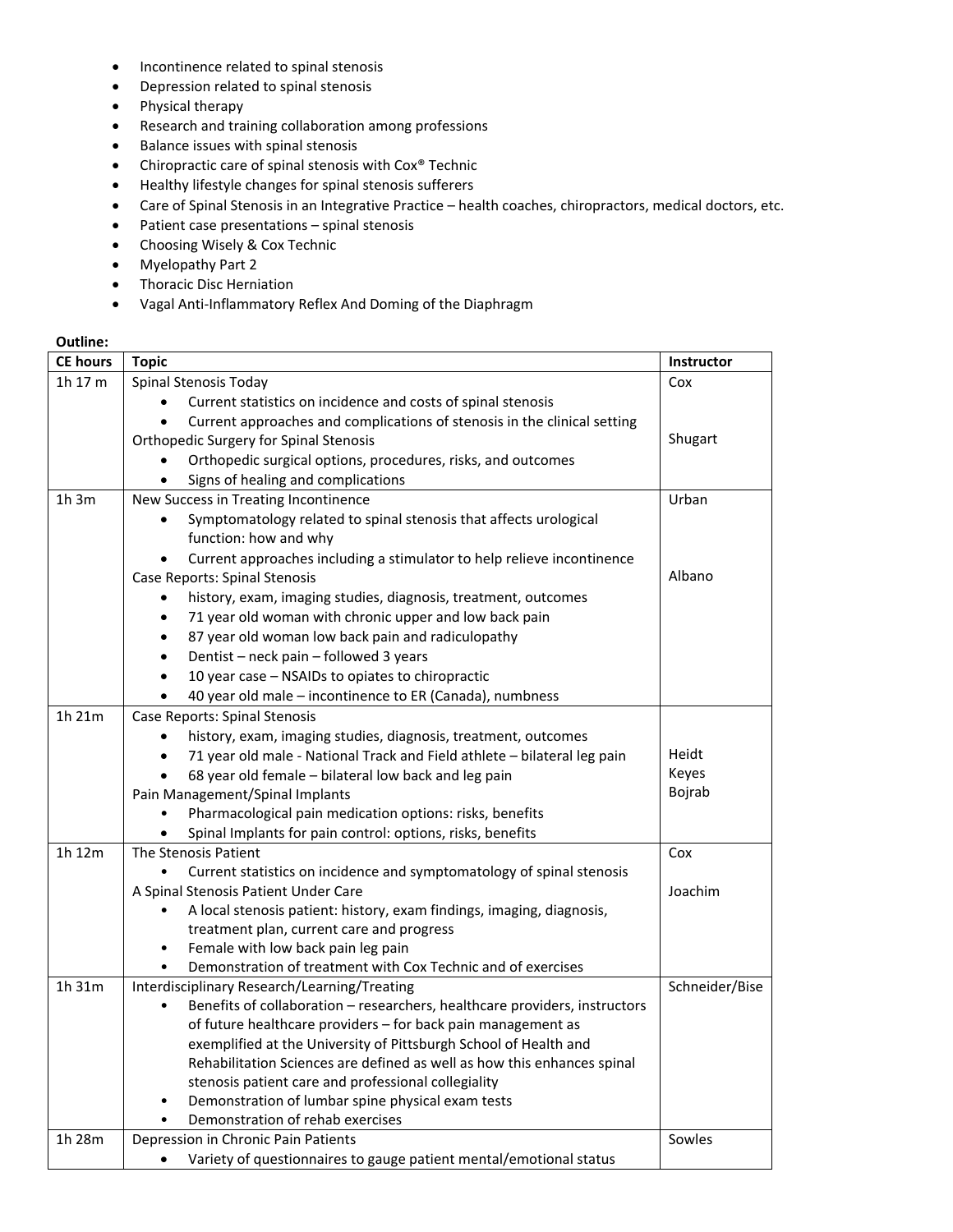|         | Proper referral protocol<br>$\bullet$                                                                                                    |          |
|---------|------------------------------------------------------------------------------------------------------------------------------------------|----------|
|         | Benefits of therapy with condition's treatment                                                                                           |          |
|         | Mind/Body Placebo/Nocebo Approach                                                                                                        | Kachmann |
|         | A neurosurgeon's view of how care outside the surgical room affects                                                                      |          |
|         | recovery and quality of life                                                                                                             |          |
|         | Healthy living/eating and positive discussion of a patient's condition<br>$\bullet$                                                      |          |
|         | affects the patient's clinical outcome and quality of life                                                                               |          |
| 1h 27 m | Case Report: Lumbar Spinal Stenosis                                                                                                      | McMurray |
|         | history, exam, imaging studies, diagnosis, treatment, outcomes                                                                           |          |
|         | 75 year male - low back and bilateral leg pain - only walk 100 feet                                                                      | Olding   |
|         | <b>Balance in Spinal Stenosis Patients</b>                                                                                               |          |
|         | Current research stats on balance in stenotic patients<br>٠                                                                              |          |
|         | Current status of IRB-approved (Parker College/Miami of Ohio) research<br>$\bullet$                                                      |          |
|         | project measuring pre-/post-treatment (with Cox Technic)'s balance                                                                       |          |
|         | ability                                                                                                                                  | Hazens   |
|         | Integrative Care of Stenosis in a Functional Medicine Setting                                                                            |          |
|         | How medical, chiropractic, nutritional, psychological, and healthcare<br>$\bullet$                                                       |          |
|         | coaching work together under one roof for stenosis patient's benefit                                                                     |          |
| 1h 15m  | Case Report: Spinal Stenosis                                                                                                             | Cox II   |
|         | history, exam, imaging studies, diagnosis, treatment, outcomes                                                                           |          |
|         | 80 year old male - veteran - post-surgical continued pain - lumbar spine                                                                 |          |
|         | Neurosurgery for Spinal Stenosis                                                                                                         | Dozier   |
|         | Neurosurgical options, procedures, risks, and outcomes                                                                                   |          |
|         | Signs of healing and complications                                                                                                       |          |
| 1h 2m   | Growing Collegiality not Competition                                                                                                     | Cox      |
|         | Current status of many professions' approaches to helping stenosis                                                                       |          |
|         | sufferers' quality of life: DC, MD, PT, DO, NP, Psy                                                                                      |          |
|         | Research papers from institutions like Harvard, University of Pittsburg<br>$\bullet$                                                     |          |
|         | that outline benefits and development of recommended comprehensive                                                                       |          |
|         | protocols for spinal stenosis: spinal manipulation, nutrition, pain control,                                                             |          |
|         | psychology, urology, surgery<br>Summary of the weekend's presentations                                                                   |          |
|         |                                                                                                                                          |          |
|         | Demonstration of Cox® Technic protocols - cervical, lumbar; protocols I<br>$\bullet$<br>and II for each - for spinal stenosis conditions |          |
|         |                                                                                                                                          |          |
| 1h 10m  | <b>Closing Comments</b><br>Choosing Wisely & Cox® Technic                                                                                |          |
|         | Choosing Wisely concept of delaying diagnostic imagine & Cox® Technic<br>$\bullet$                                                       | Cox      |
|         | protocols                                                                                                                                |          |
|         | 5 Choosing Wisely factors<br>٠                                                                                                           |          |
|         | red flags - repeat diagnostic imaging<br>٠                                                                                               |          |
|         | How do Cox® DCs avoid or delay diagnostic imaging without affecting<br>$\bullet$                                                         |          |
|         | clinical outcomes?                                                                                                                       |          |
|         | minimal clinical improvement and how do Cox® clinical outcomes<br>٠                                                                      |          |
|         | compare?                                                                                                                                 |          |
|         | What exceptions will come up with limited imaging use and how will<br>$\bullet$                                                          |          |
|         | Cox® Technic doctors maintain usual and customary clinical outcomes?                                                                     |          |
|         | How do Cox® practitioners maintain high clinical outcomes while using<br>$\bullet$                                                       |          |
|         | limited diagnostic imaging?                                                                                                              |          |
| 1h 14m  | <b>Myelopathy Part 2</b>                                                                                                                 | Cox      |
|         | review of Part 1                                                                                                                         |          |
|         | controversy issues of conservative care for myelopathy                                                                                   |          |
|         | aseptic necrosis and myelomalacia origins, diagnosis, and treatment<br>٠                                                                 |          |
|         | non-surgical and surgical treatment research                                                                                             |          |
|         | patient case: interdisciplinary care of patient DC and neurosurgeon                                                                      |          |
|         | treatment demonstration                                                                                                                  |          |
| 1h 2m   | <b>Thoracic Disc Herniation</b>                                                                                                          | Olding   |
|         | latest research on thoracic disk herniation<br>٠                                                                                         |          |